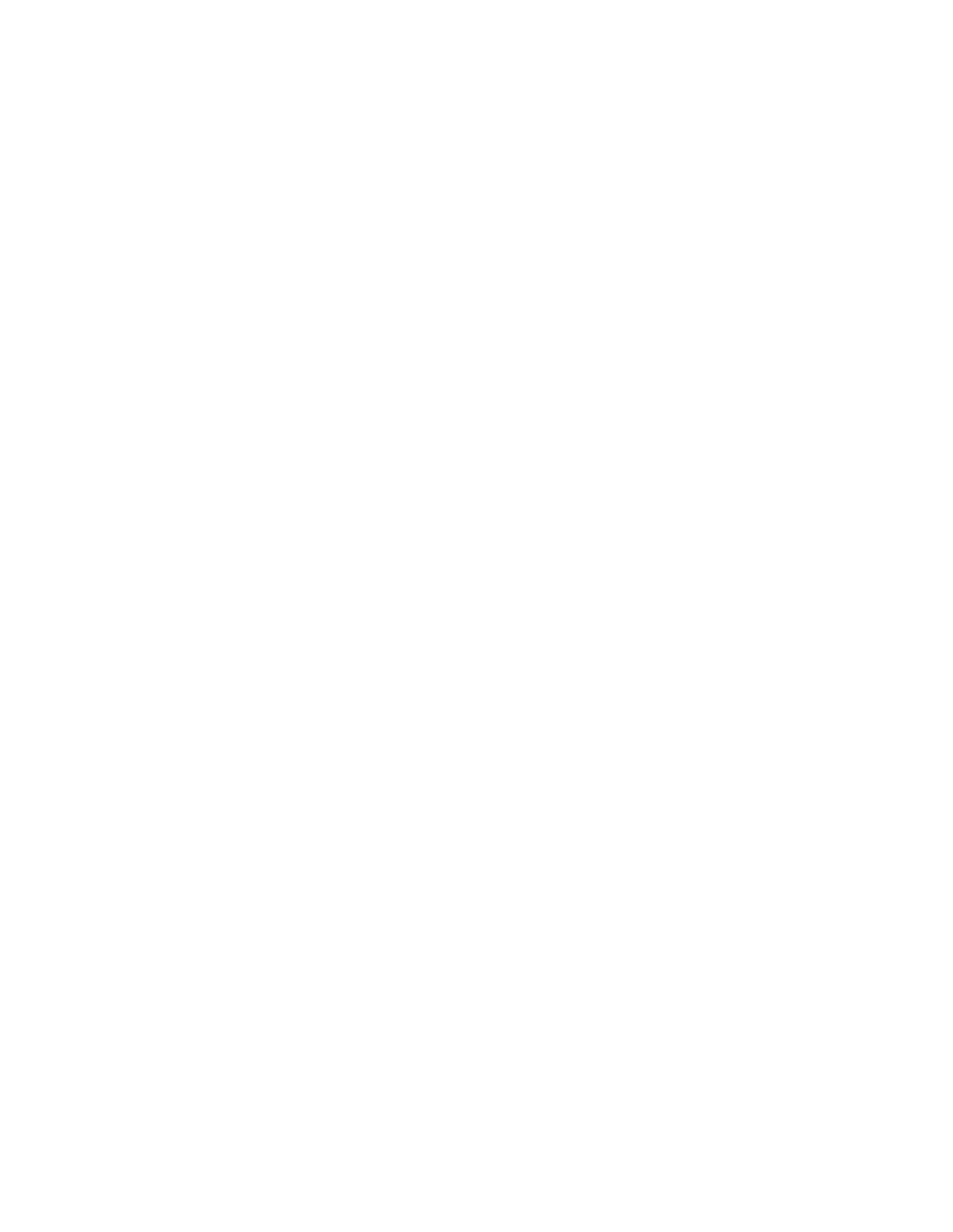## **The EU Directive on VDU-Work: a European State-ofthe-Art Overview over the situation in Sweden**

"The EU Directive on the Minimum Health and Safety Requirements for Work with Display Screen Equipment in Practice - a European Overview"

#### **Editors:**

| Rauterberg, M. | IPO, Center for User-System Interaction, TU Eindhoven, The<br>Netherlands     |
|----------------|-------------------------------------------------------------------------------|
| Krueger, H.    | IHA, Institute for Hygiene and Applied Physiology, ETH Zurich,<br>Switzerland |

In Co-operation with:

| International Occupational Ergonomics and Safety Assoc. |
|---------------------------------------------------------|
| SANUS Project at University of Stuttgart (Germany)      |
| SIG CHI of Gesellschaft für Informatik (GI)             |
| SIG CHI of Schweizer Informatiker Gesellschaft (SI)     |
| Swiss Federal Institute of Technology (ETH)             |

Eindhoven: The Netherlands

Copyright © 2000 by Eindhoven University of Technology, The Netherlands

All rights reserved. No part of this publication may be reproduced, stored in a retrieval system, or transmitted, in any form or by means, electronic, mechanical, photocopying, recording, or otherwise, without the prior written permission of the publisher.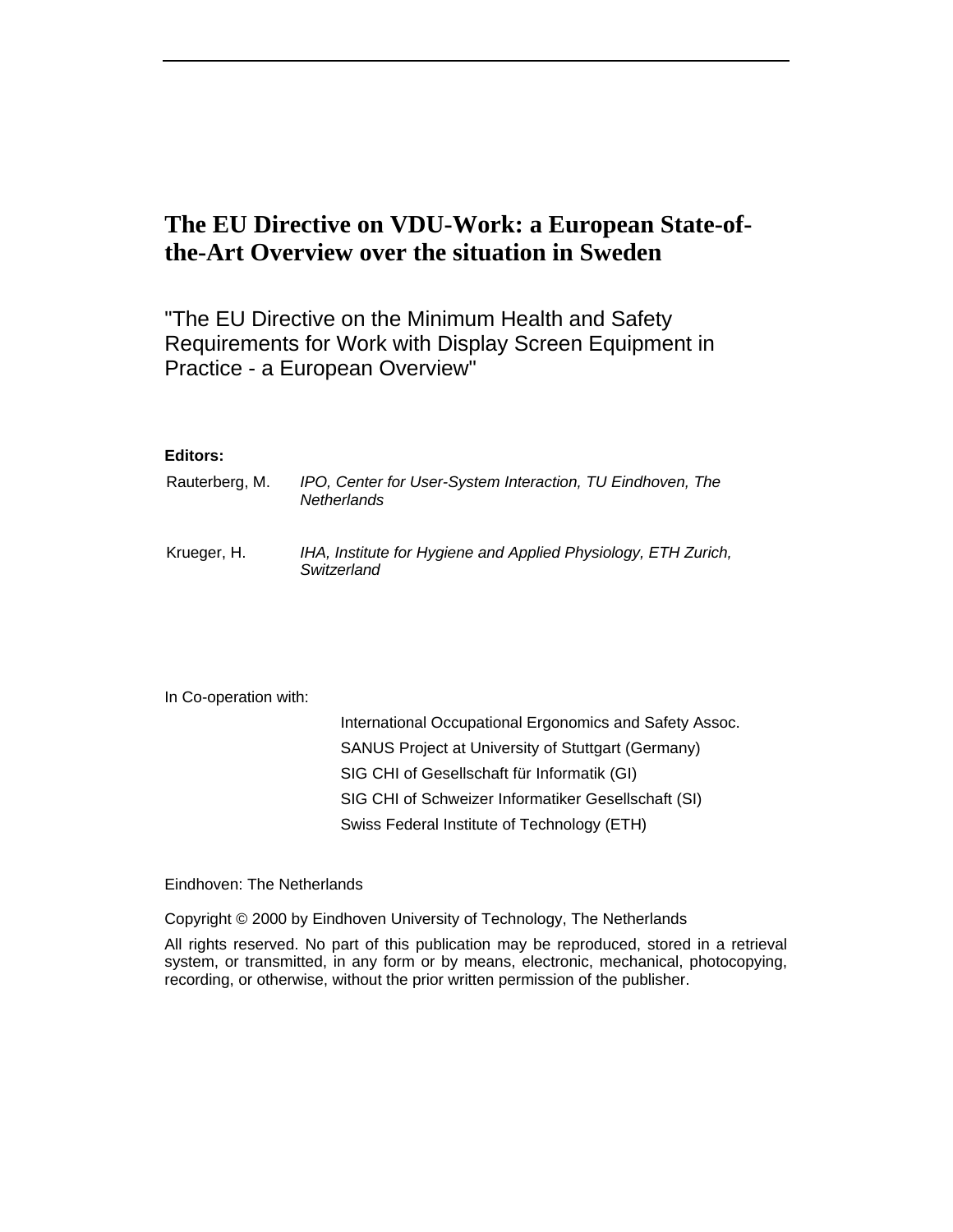# **Content**

|                         | <b>FOREWORD</b>                                                   |          |  |
|-------------------------|-------------------------------------------------------------------|----------|--|
|                         |                                                                   |          |  |
|                         | <b>SWEDEN: EN-ISO 9241 AND EU DIRECTIVE</b>                       | 7        |  |
|                         | <b>ABSTRACT</b>                                                   | 7        |  |
| 1                       | <b>INTRODUCTION</b>                                               | 7        |  |
| $\overline{2}$          | <b>EVALUATION MODELL</b>                                          | $\bf{8}$ |  |
| 2.1                     | <b>REFERENCE WHITE</b>                                            | $8\,$    |  |
| 2.2                     | EUROPE - OUR HOME MARKET                                          | 8        |  |
| 3 <sup>7</sup>          | <b>CONSISTENCY BETWEEN 90/270/EEC AND ALL THE PARTS OF EN-ISO</b> |          |  |
| 92419                   |                                                                   |          |  |
| 3.1                     | MINIMUM AND OPTIMAL REQUIREMENTS                                  | 9        |  |
| 3.2                     | <b>LONG TERM EVALUATION</b>                                       | 10       |  |
| $\overline{\mathbf{4}}$ | <b>REVISION OF THE DIRECTIVE</b>                                  | 10       |  |
|                         | <b>REFERENCES</b>                                                 | 10       |  |
|                         | <b>APPENDIX</b>                                                   | 11       |  |
|                         | <b>ENGLISH VERSION OF THE EU DIRECTIVE 90/270/EEC</b>             | 13       |  |
|                         | <b>SECTION I: GENERAL PROVISIONS</b>                              | 14       |  |
|                         | <b>ARTICLE 1</b>                                                  | 14       |  |
|                         | <b>ARTICLE 2</b>                                                  | 14       |  |
|                         | <b>SECTION II: EMPLOYERS OBLIGATIONS</b>                          | 15       |  |
|                         | <b>ARTICLE 3</b>                                                  | 15       |  |
|                         | <b>ARTICLE 4</b>                                                  | 15       |  |
|                         | <b>ARTICLE 5</b>                                                  | 15       |  |
|                         | <b>ARTICLE 6</b>                                                  | 15       |  |
|                         | <b>ARTICLE 7</b>                                                  | 15       |  |
|                         | <b>ARTICLE 8</b>                                                  | 16       |  |
|                         | <b>ARTICLE 9</b>                                                  | 16       |  |
|                         | <b>SECTION III: MISCELLANEOUS PROVISIONS</b>                      | 16       |  |
|                         | <b>ARTICLE 10</b>                                                 | 16       |  |
|                         | <b>ARTICLE 11</b>                                                 | 16       |  |
|                         | <b>ARTICLE 12</b>                                                 | 17       |  |
|                         | <b>ANNEX</b>                                                      | 17       |  |
|                         | MINIMUM REQUIREMENTS                                              | 17       |  |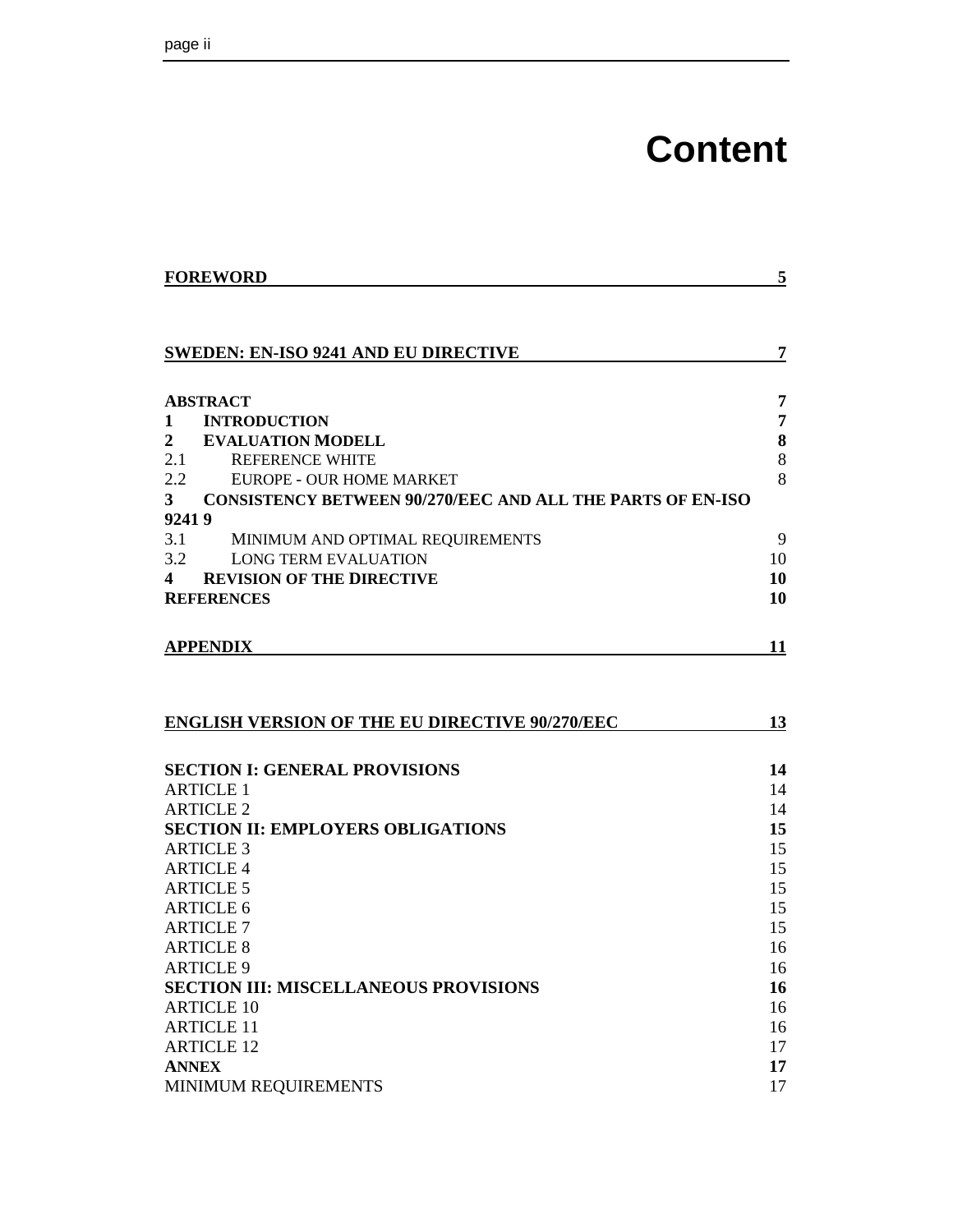| <b>PRELIMINARY REMARK</b> |    |
|---------------------------|----|
| 1. EQUIPMENT              |    |
| 2. ENVIRONMENT            |    |
| 3. OPERATOR/COMPUTER      | 19 |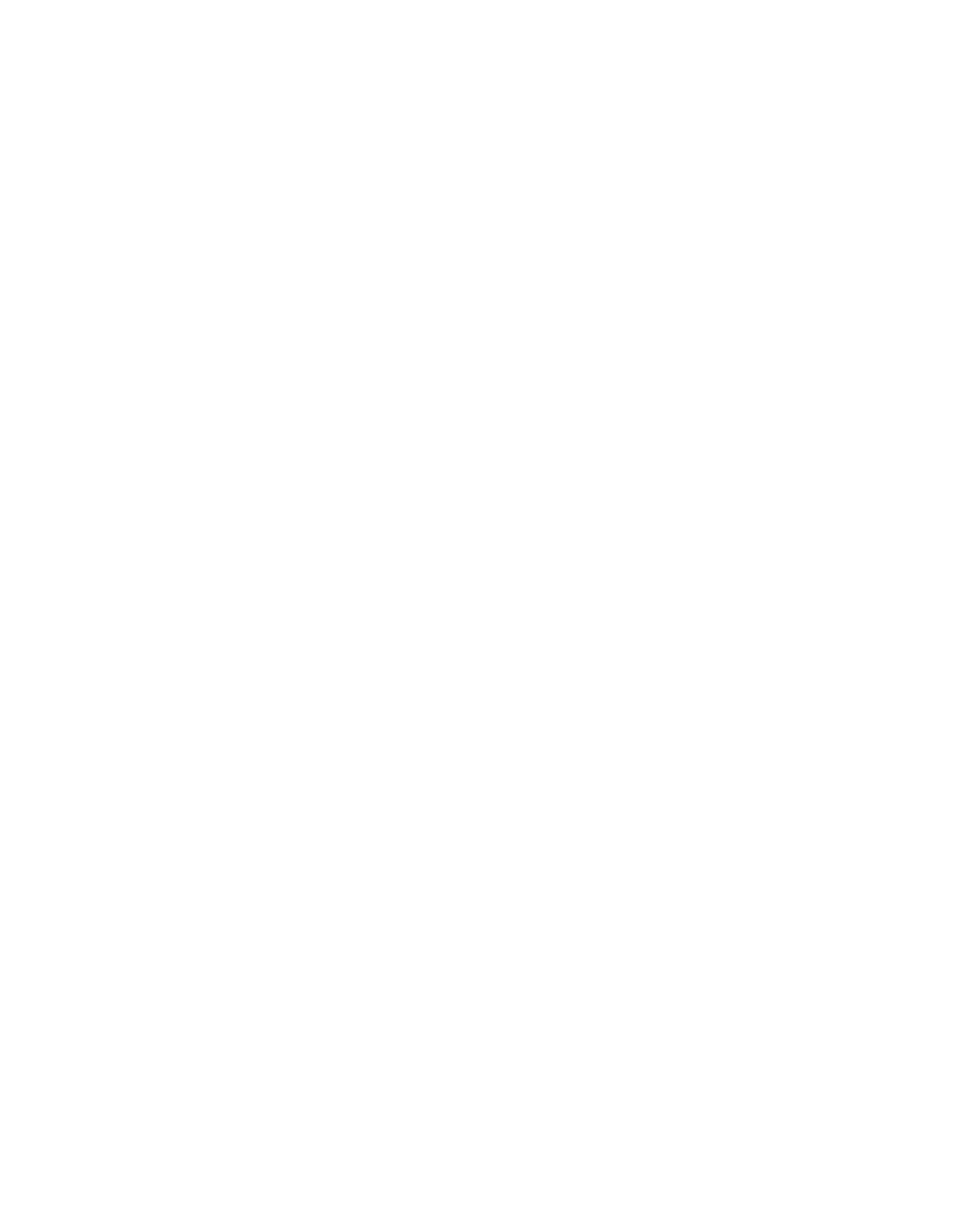# **Foreword**

The EU Directive 90/270/EEC on the minimum health and safety requirements for work with display screen equipment gives general guidelines on responsibilities and identifies areas for legislation. It does not provide measurable ergonomic standards. These values are being identified in standards such as ISO 9241 and EN 29241.

The International Standards Organisation (ISO) has announced a set of standards called ISO 9241 which provide specific values on which legislation may be based. It also provides system manufacturers, employers and employees with a scientific basis for planning ergonomic working environments. The standard currently comprises 17 parts: Part 1 General Introduction, Part 2 Task design (the way jobs are designed for people working with display equipment), Parts 3-9 Hardware and physical environment, Parts 10- 17 Software and usability.

The European Committee for Standardisation (CEN) has decided to issue its own standard, EN 29241, which will be virtually identical to ISO 9241. In this context EN standards are particularly relevant because CEN member countries, which include both EEC and EFTA, have jointly decided that EN standards will replace national standards (e.g. BS 7179) as soon as they are published. ISO-standards are not always introduced as national standards.

Of course, the Directive outlines minimum standards. Many countries will have existing legislation that already meets or exceeds the proposals.

Each member country will review the Directive and having interpreted it to suit local conditions, they will create new legislation. The new ergonomic laws should be in place as soon as possible. Local legislation will refer to local standards bodies' interpretation of ISO 9241 and EN 29241.

The principles behind ergonomic legislation are simple and founded in common sense. However, far reaching implications for manufacturers and employers ensure that their implementation is complex.

The aims of this book are threefold:

- (1) to present the actual state of the national legislation from a theoretical, political and a practical point of view,
- (2) to discuss the range of possible evaluation criteria,
- (3) to give a state of the art overview of the methods and tools in practice.

The Swedish author will give an overview of the national activities and forthcomings of the legislation process.

We hope that this report will help to harmonize the implementation and practice of the EU Directive 90/270/EEC in Europe.

> *Matthias Rauterberg Helmut Krueger*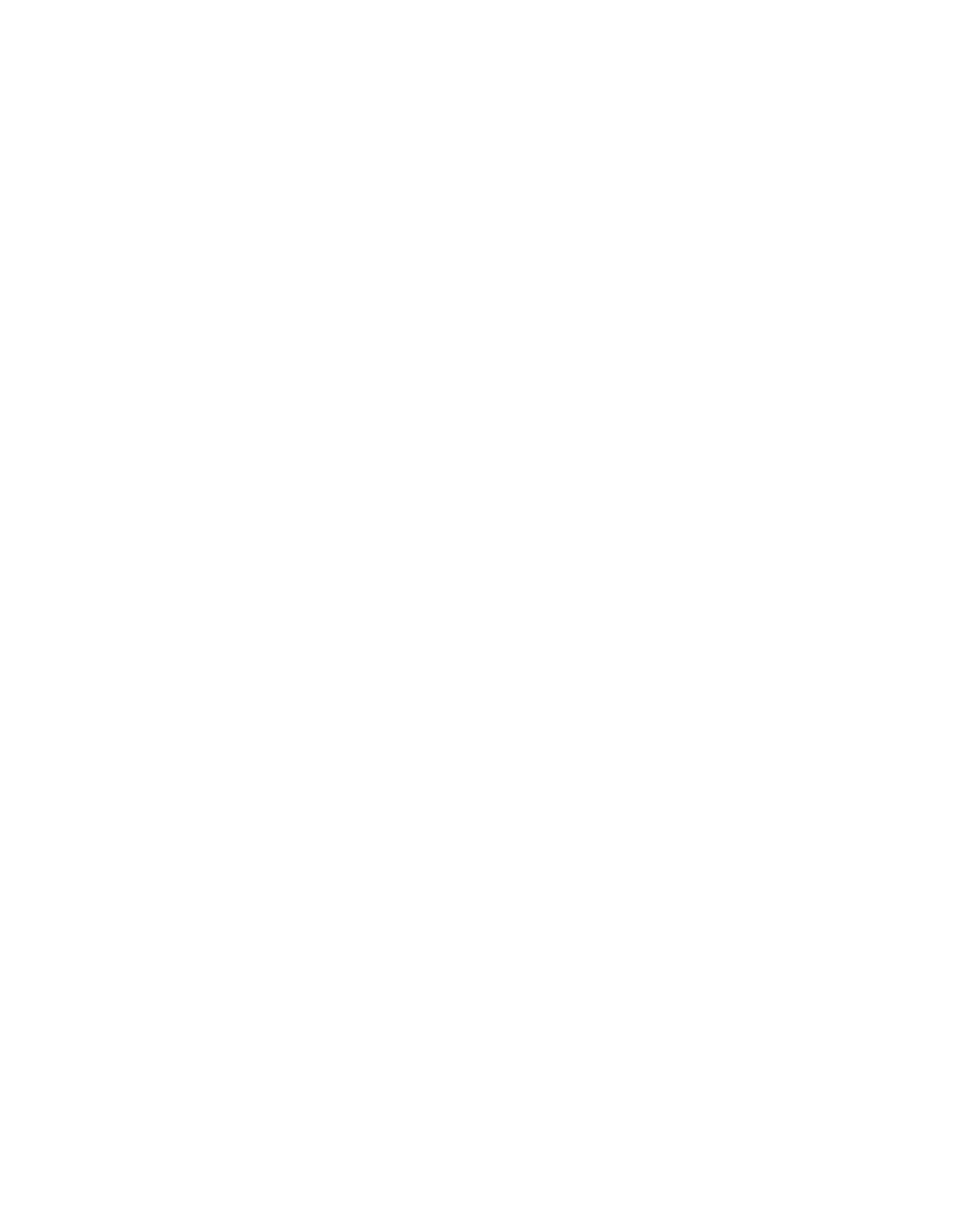# **Sweden: EN-ISO 9241 and EU Directive**

### **Per-Gunnar Widebäck**

PG Widebäck Konsult Sjoebjoernsvaegen 33, S-117 67 Stockholm tel. +46 8 645 95 66 e-mail: pgw@niwl.se

## **Abstract**

A close link between the European Directive 90/270/ EEC and EN-ISO 9241 is desired but not essential to improve the working conditions for VDU users. Some examples from the Swedish experience have been selected and evaluated.

Keywords: VDU, implementation of 118a directive in Sweden, ergonomics standard.

## **1 Introduction**

When we evaluate the today system of the Directive 90/270/EEC with its complementary standards in order to reach a "better" future system we have to select some historic issues and determine its importance for the system. To manipulate the frame of the system will mean a comparison with other similar and ongoing European systems. The first selected issues should not only be easy to cope with in an evaluation process but also be a part of the development that has created the studied system. Shared experience will therefore mean a common base when discussing a future system. The only knowledge that we have for predictions is already history.

Around 1980 international standards in the field of ergonomics seemed to be a powerful way to make the design of VDUs better in terms of users' complaints etc. Image quality was identified as a priority area for Sweden. For the keyboard - another troublesome area for the user - we just follow the German standardisation i.e. the public procurement process (Swedish Agency For Administrative Development, Swedish Telecome and others).

A lack of confidence in the knowledge and in the processing of international standards was the first reason to organise the Work With Display Units (WWDU) Conferences: Stockholm 86, Montréal 89, Berlin 92, Milan 94, and Tokyo 97. The Conferences go back to a working group on image quality. (Knave and Widebäck, 1995) gives an overview of important topic areas.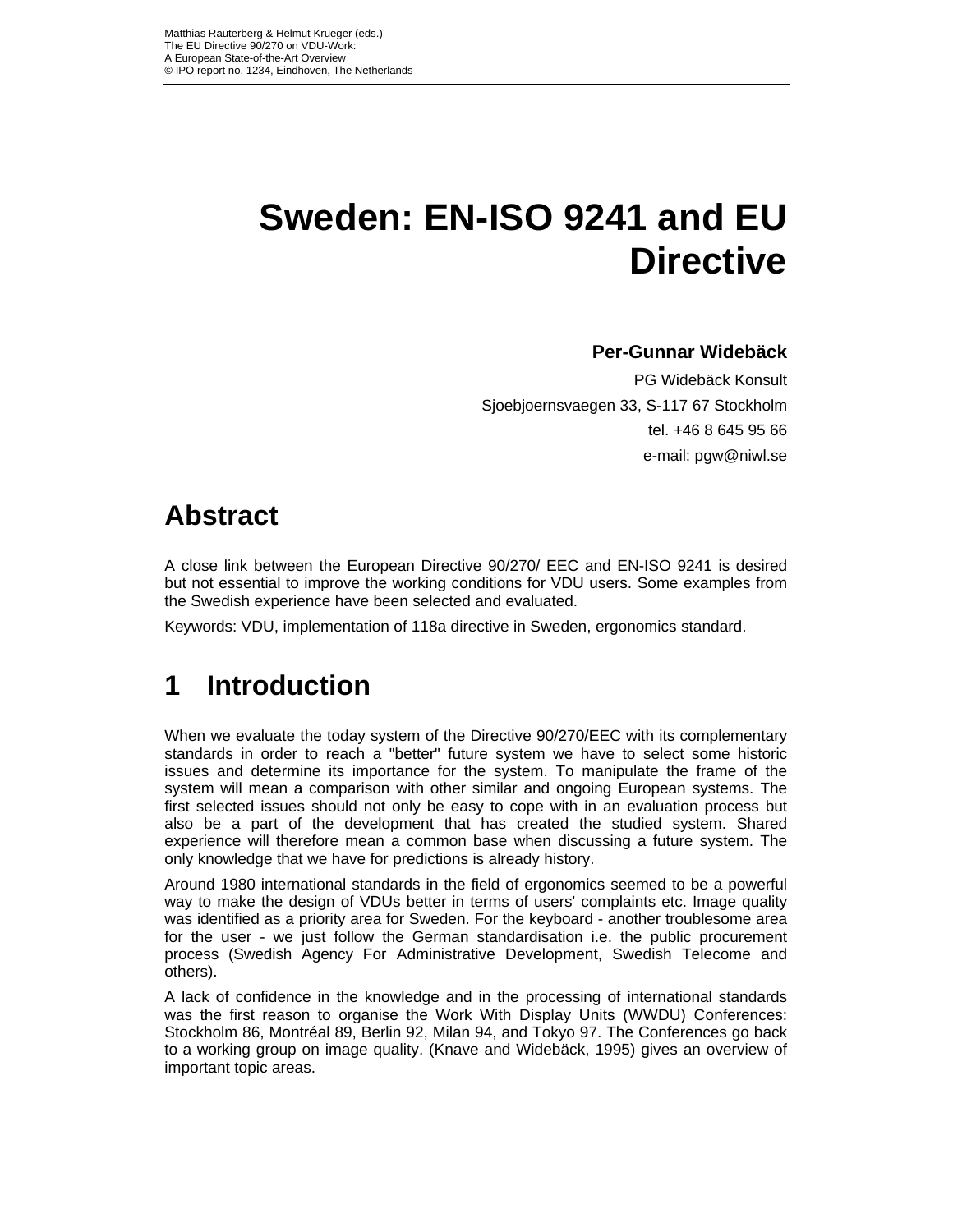## **2 Evaluation Modell**

As discussant in sessions at CHI' conferences Stuart Card has sometimes reviewed the presented studies using a simple model of criteria for evaluate the results: A) Replication across labs B) Predict something C) Connected to something D) Unintended consequences to be explain. This row of basic criteria will cover the purpose of this book.

## **2.1 Reference white**

For usual office applications a reference white with a colour temperature of 6500 K is suitable. You may argue that you for example prefer 5500 K. If the programmer and the user of the application have monitors with the same reference white the user will get the colours along with what the programmer has expected and the user will not be astonished. Using one reference white for the whole group of applications will mean that the software will give a predictable result that could be repeated with other screens, B) and A). You can also add your experience to an existing system, C). Part 8 of ISO 9241 recommends 6500 k for the majority of applications. For applications that need a more blue reference white 9300 K is advised in the standard. D) is then satisfied too and "reference white" in Part 8 will therefore pass our evaluation. A designer seeking more knowledge will of course make a literature search using key words as "reference white" and "colour usage". A very good advice is also to look up "Derefeldt, Gunilla"!

### **2.2 Europe - our home market**

To get rid of the technical trade barriers and create "one single market" stands in the lines of the traditional Swedish trade policy. It is good for the consumers as well as for the producers. A Directive 100a like 89/392/EEC on Safety of Machinery creates a systematic reference system. It makes "reference to standards", standards which often are just produced to fit the system. The work is performed by experts feeling that their task is in a priority area. For the National Board of Occupational Safety and Health (NBOSH) it is obvious that it has to share power also with other interest parties within the standardisation bodies.

The Directive 118a 90/270/EEC is nationally implemented. It is possible to make reference to EN-ISO 9241 (and a few other standards). Deviations in national standards are in practice negligible but you could nationally increase the requirements compared with those in the Directive. A deviation may affect the goal "one single market" which is not the goal of a Directive 118a. The "Directive is a practical contribution towards creating the social dimension of the internal market". (It is obvious that also 89/392/EEC has an social impact. It has its heritage from the days of "free circulation of goods" but now we live under the four freedoms.)

In the Swedish implementation EN-ISO 9241 has the role of interesting reading like some other important documents. It is a conservative approach because you do not the final requirements of the standard. Furthermore the development of this international standard has been classified of no priority for the regulation experts within NBOSH. The Swedish ordinance, AFS 1992:14, and the ongoing European acceptance of EN-ISO 9241 will make enough room for "one single market" with a social dimension from new Europe. So, lets regard AFS 1992:14 and EN-ISO 9241 as they are close connected and creating one system (in parallel with for example the connection in UK).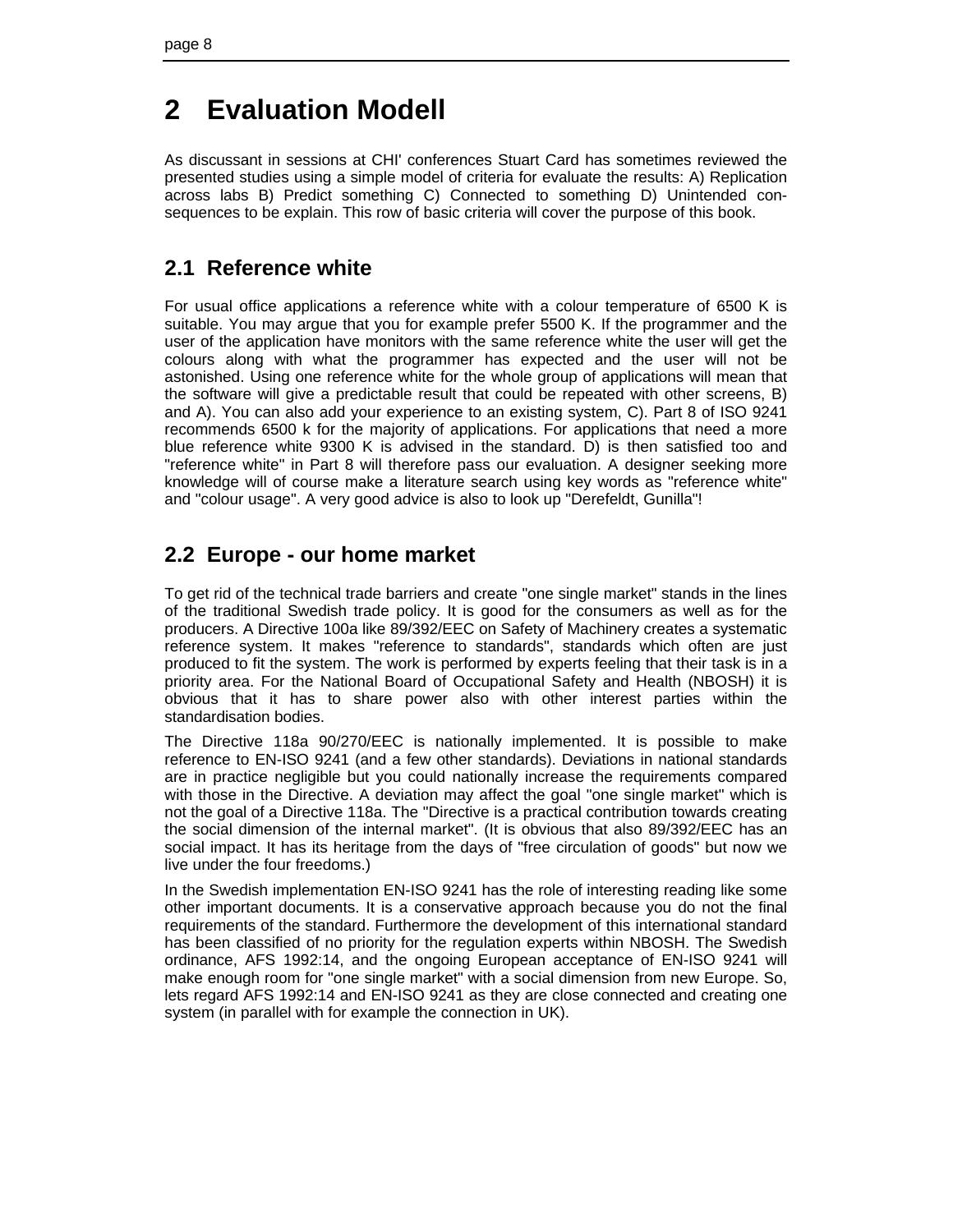## **3 Consistency between 90/270/EEC and All the Parts of EN-ISO 9241**

The development of the Standard started both earlier and for other purpose than to support the goal of the Directive but still both the Standard and the Directive are products to fit the same applications and environments. The requirements that we see in the Directive are stated by none topic specialists with only little experience in standardisation. The experts involved the development of the Standard did not get the chance to participate in the work.

If we do have the same reference system or are able transform the results from one system to the other we will pass criterion C). Let us see the high level principles stated in Part 10 as a more complete version of the statements on software in the Annex of the Directive. (Swedish experts constituted one part of the population in the Beimel, Schindler and Wandke study, Understanding and acceptance of … Part 10 …, reported elsewhere in the workshop.)

A next step is to request correspondent sets of such high level principles for the hardware, workplace and environment Parts of the Standard. During the development of Part 6 (environment) those principles were referred to. The opinion against became too heavy (probably mostly from some technicians in the related areas). So, "Controllability" is okay as a goal for the software but not for the environment. This is absurd! It seems reasonable to me to use the Parts as different ways (tools) to achieve a "good working life". It is also true that you have to identify additional principles to improve the Standard and the Directive at future revisions. Stimulation could be an example of such a development (Liljefors and Widebäck, 1995).

If the Parts do not work in co-operation the barriers between the Parts can sometimes cause a solution within a Part instead of using a better solution recommended in another Part. When trying to blur the reflections caused by sharp pattern in the environment the designer of a CRT believing in Part 7 will make the edge sharpness not so good. It had been better to avoid such pattern in the environment (Part 6).

There is furthermore to develop in order to get a better consistency!

### **3.1 Minimum and optimal requirements**

"Of course, the Directive outlines minimum standards." When the international work with ISO 9241 started at a meeting in Manchester 1983 the Swedish delegation pleaded for optimum requirements. It stressed good working conditions, quality of equipment, workplace etc. It was important to seek knowledge and to speed up the development of good image quality. The other delegations were more or less dominated by producers or careful consultant that sometimes could defend low quality.

What do optimum and minimum requirements mean in practice?

Most of the formulations in the Annex are suitable for optimum requirements, for example "shall be easily adjustable by the operator, and also be easily adjustable to ambient conditions". Also - "The screen must swivel and tilt easily and freely to suit the needs of the operator. " - is putting the operator in focus. A good advice by the Standard is therefore to describe the "optimal" conditions to the reader (designer). It is important to state the best conditions for reading a text not only to detect the readability limits for 95 percent of the population. Optimal conditions are very much related to the task, operator and actual work situation but striving towards the objectives in the Directive.

Minimum requirements go often back to a quantitative measurement of a variable. If one variable (or a measure) is monotonous it is in principle easy to predict. If variables will disturb the outcome it will not be so easy to predict. If you only can measure the stimuli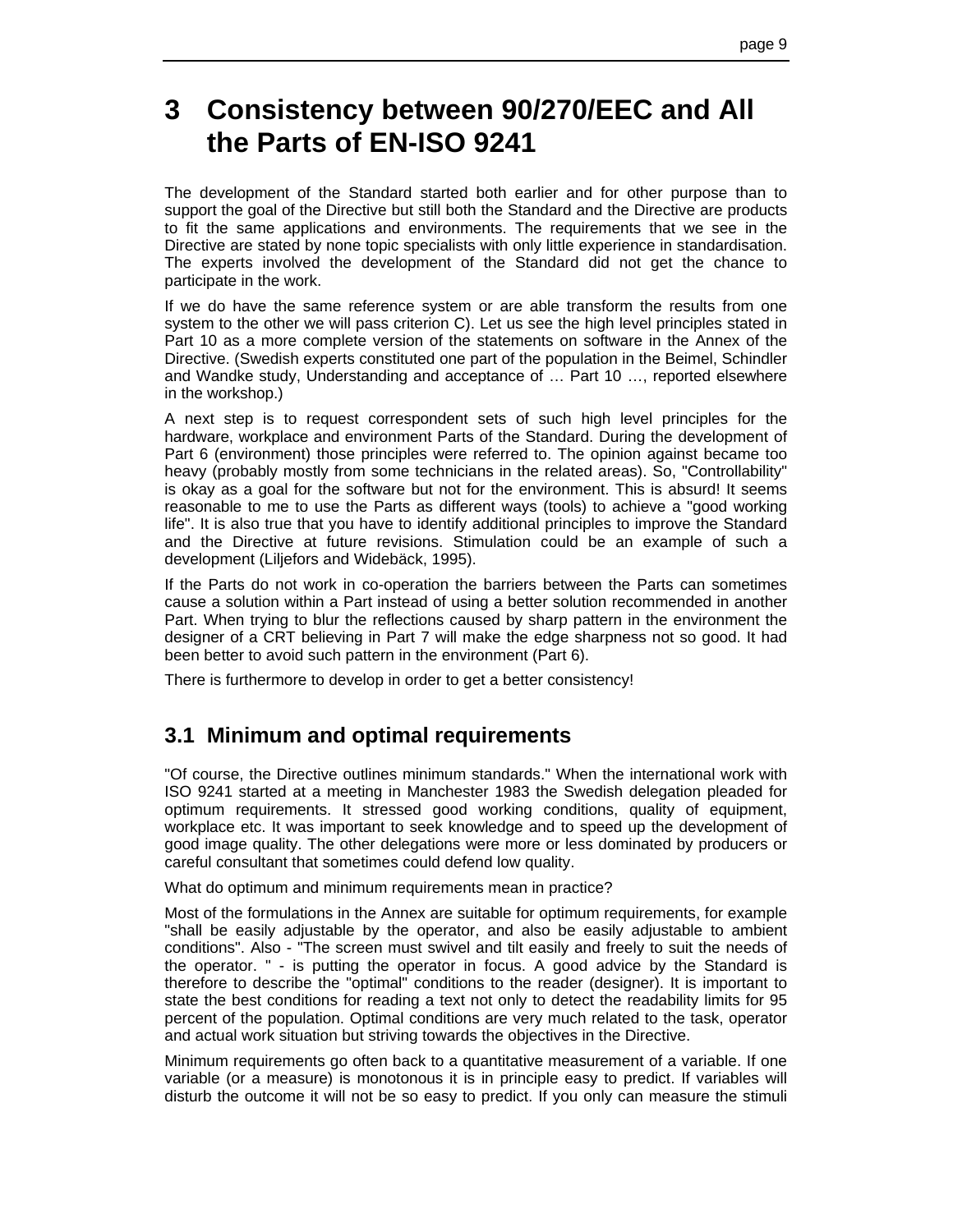and not the response you could be in trouble. Take for example the electromagnetic fields! Some people in Sweden and elsewhere are worried and ask if their equipment is in conformance with MPR (SWEDAC, Swedish Board for Technical Accreditation) or TCO (Swedish Confederatio of Professional Employees). This is an important business for the test houses.

Standards depending on measurable variables could sometimes pass criteria A) and B) and fail according to C). Long away from the Standard issued by a standardisation body we have the "de facto standards" which are a sort of functional market standard emanating from a strong or dominating actor on the market. High resolution monitors could even have poor image quality and in fact not correspond to our Directive. Dear employer why should you care if your employees do not!

## **3.2 Long term evaluation**

Long term consequences are not stated in the Directive or in the standard. Acceptable work load in the long run could mean the complex cognitive aspect of mental underload and overload as well as physiological strain that will appear. If long term consequences of stimulating work, duration etc. will be taken care of we will have the chance to pass criterion D). Reference to other documents than the Standard is needed.

## **4 Revision of the Directive**

The ICHAC Statement on the Directive (Stewart et al., 1995) emphases among other things (from the press release) that "There is little practical guidance for employers on how problems and concerns should be handled." The link from the Directive and the Standard "could provide a much more straightforward route for employers and suppliers to meet their obligations and responsibilities under the Directive". The Commission has turned away this suggestion. It would like to keep the Directive as one under Article 118a.

This evaluation has shown that a group of experts could produce a revised 118a Directive that could be more useful. Such an expert group has even a better chance to make the Directive more consistent than EN-ISO 9241 because it has the possibility to work faster in a common direction and taking in account the acquired experience we have. The Swedish experience with a more lose connection between Ordinance and Standard tells us that it could work.

## **References**

- Knave, B., Widebäck, P.G. (1995). Work with display units in perspective to the better or worse?, in WORK WITH DISPLAY UNITS 94 (editors Grieco, A., Molteni, G., Occhipinti, E., Piccoli, B.), Elsevier, 9-14.
- Liljefors, A., Widebäck, P.G. (1995). Go for a stimulating visual environment at work, CIE.
- Stewart, T.F.M., Bergqvist, U., Piccoli, B., Widebäck, P.G. (1995). Statement on the European Directive on work with display screen equipment (90/270/EEC) by the International Commission in Human Aspects in Computing (ICHAC), in WORK WITH DISPLAY UNITS 94 (editors Grieco, A., Molteni, G., Occhipinti, E., Piccoli, B.), Elsevier, 491-504.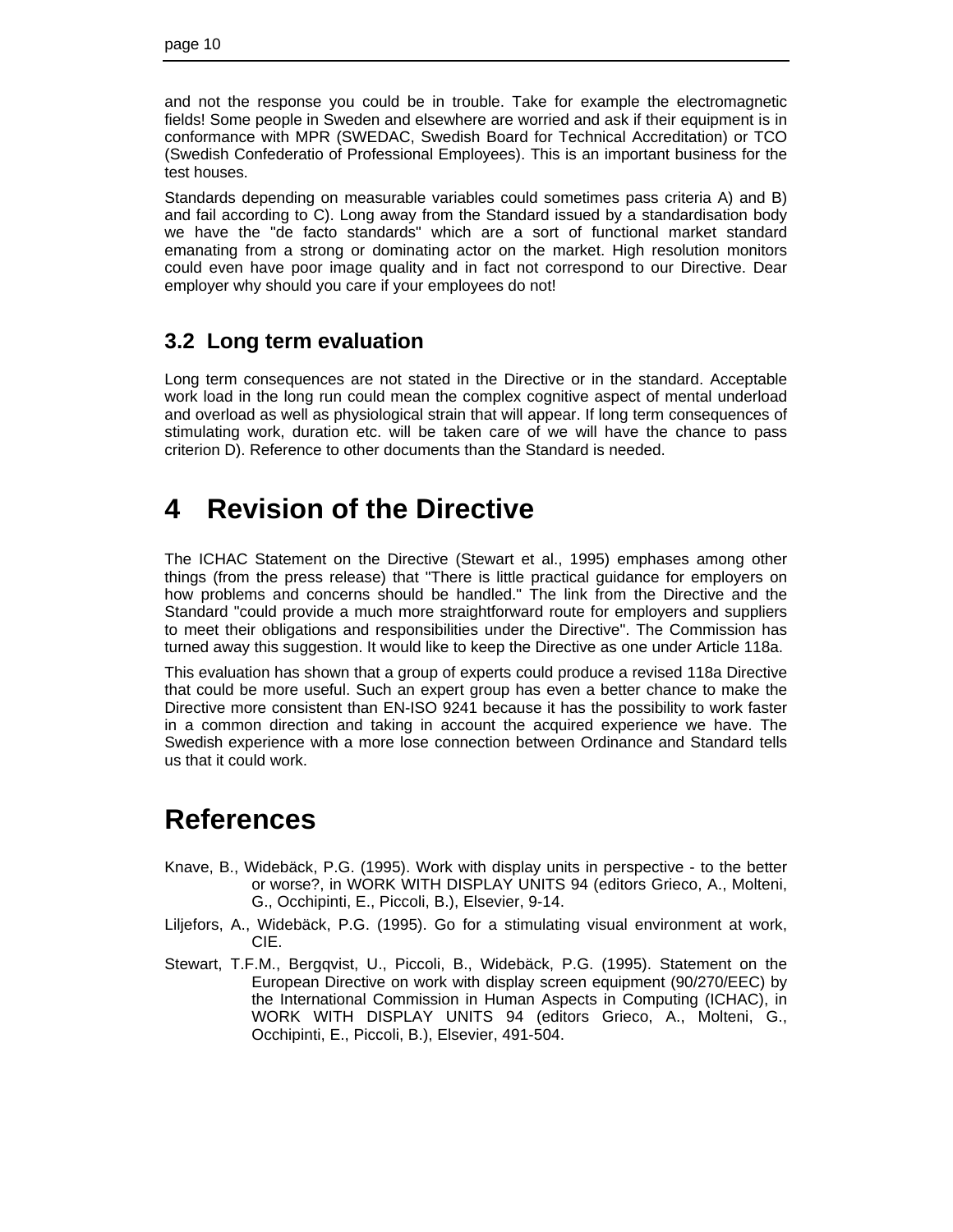# **Appendix**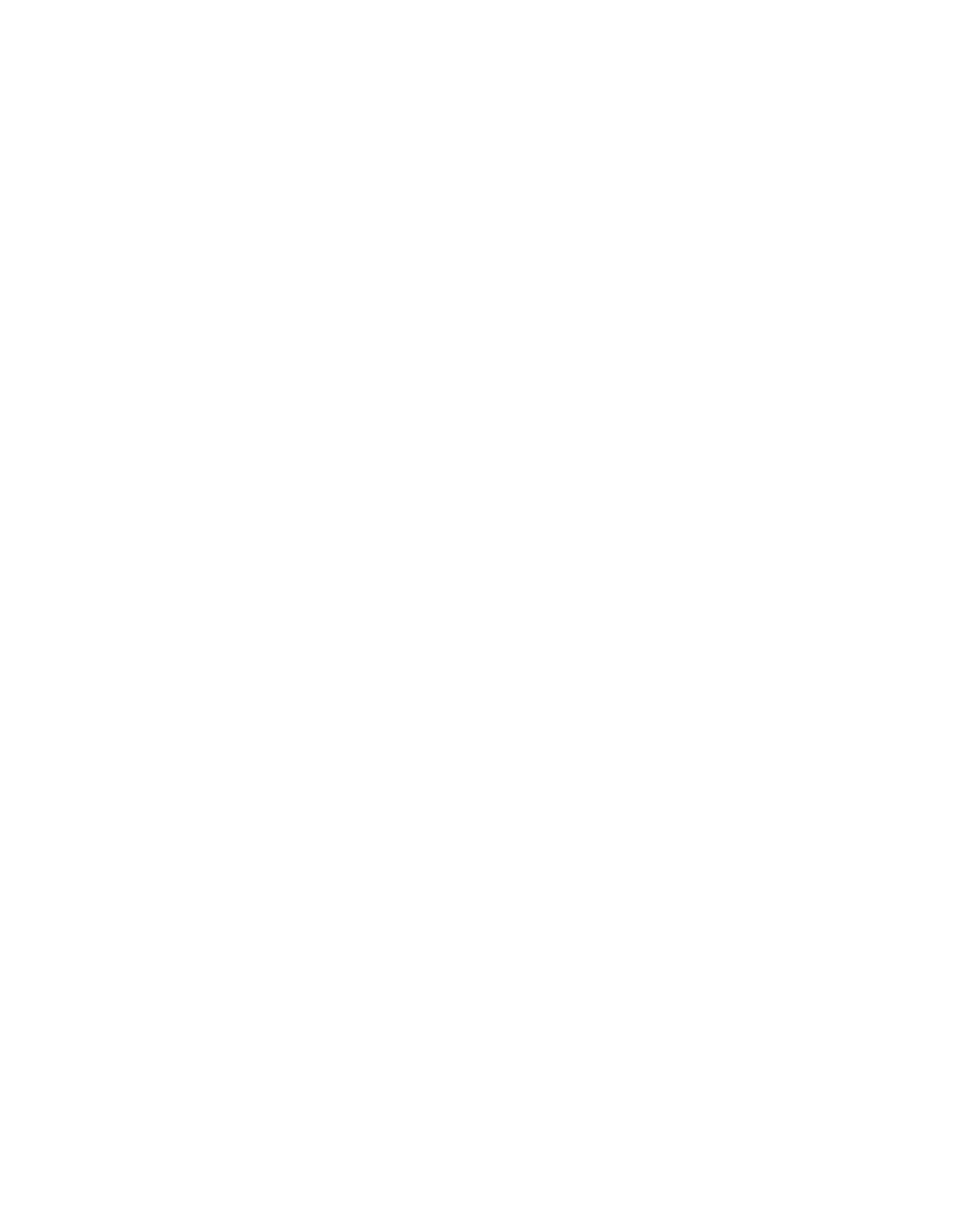# **English Version of the EU Directive 90/270/EEC**

**COUNCIL DIRECTIVE of 29 May 1990 on the minimum safety and health requirements for work with display screen equipment (fifth individual Directive within the meaning of Article 16 (1) of Directive 87/391/EEC).**

### **(90/270/EEC)**

### **THE COUNCIL OF THE EUROPEAN COMMUNITIES,**

Having regard to the Treaty establishing the European Economic Community, and in particular Article 118a thereof,

Having regard to the Commission proposal (1) drawn up after consultation with the Advisory Committee on Safety, Hygiene and Health Protection at Work,

In cooperation with the European Parliament(2)

Having regard to the opinion of the Economic and Social Committee(3)

Whereas Article 118a of the Treaty provides that the Council shall adopt, by means of Directives, minimum requirements designed to encourage improvements, especially in the working environment, to ensure a better level of protection of workers' safety and health;

Whereas, under the terms of that Article, those Directives shall avoid imposing administrative , financial and legal constraints, in a way which would h back the creation and development of small and medium-sized undertakings;

Whereas the communication from the Commission on its programme concerning safety, hygiene and health at work (4) provides for the adoption of measures in respect of new technologies; whereas the Council has taken note thereof in resolution of 21 December 1987 on safety, hygiene and health at work (5);

Whereas compliance with the minimum requirements for ensuring a better level of safety at workstations with display screens is essential for ensuring the safety and health of workers;

Whereas this Directive is an individual Directive within the meaning of Article 16 (1) of Council Directive 89/391/EEC of 12 June 1989 on the introduction of measures to encourage improvements in the safety and health of workers at work (6); whereas the provisions of the latter are therefore fully applicable to the use by workers of display screen equipment, without prejudice to more stringent and/or specific provisions contained in the present Directive;

Whereas employers are obliged to keep themselves informed of the latest advances in technology and scientific findings concerning workstation design so that they can make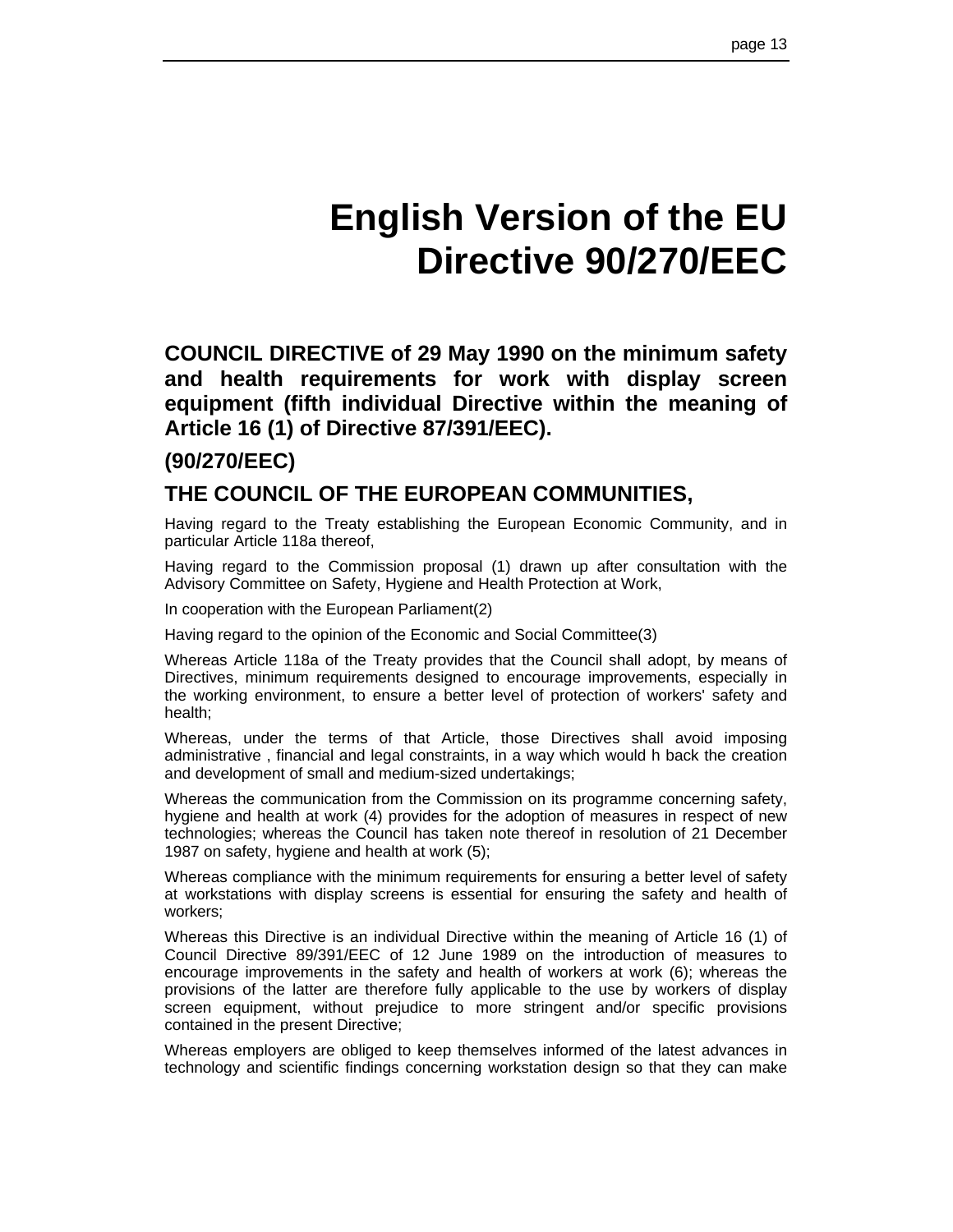any changes necessary so as to be able to guarantee a better level of protection of workers' safety and health;

Whereas the ergonomic aspects are of particular importance for a workstation with display screen equipment;

Whereas this Directive is a practical contribution towards creating the social dimension of the internal market;

Whereas, pursuant to Decision 74/325/EEC(7), the Advisory Committee on Safety, Hygiene and Health Protection at Work shall be consulted by the Commission on the drawing-up of proposals in this field,

#### **HAS ADOPTED THIS DIRECTIVE**

## **SECTION I: GENERAL PROVISIONS**

## **ARTICLE 1**

#### *SUBJECT*

- 1. This Directive, which is the fifth individual Directive within the meaning of Article 16 (1) of Directive 89/391/EEC, lays down minimum safety and health requirements for work with display screen equipment as defined in Article 2.
- 2. The provisions of Directive 89/391/EEC are fully applicable to the whole field referred to in paragraph 1, without prejudice to more stringent and/or specific provisions contained in the present Directive.

This directive shall not apply to:

- a) drivers' cabs or control cabs for vehicles or machinery;
- b) computer systems on board a means of transport;
- c) portable systems not in prolonged use at a workstation;
- e) calculators, cash registers and any equipment having a small data or measurement display required for direct use of the equipment;
- f) typewriters of traditional design, of the type known as 'typewriter with window'

## **ARTICLE 2**

#### *Definitions*

For the purpose of this Directive, the following terms shall have the following meanings;

- a) display screen equipment; an alphanumeric or graphic display screen, regardless of the display process employed;
- b) workstation; an assembly comprising display screen equipment, which may be provided with a keyboard or input device and/or software determining the operator/machine interface, optional accessories, peripherals including the diskette drive, telephone, modern, printer, document holder, work chair and work desk or work surface, and immediate work environment;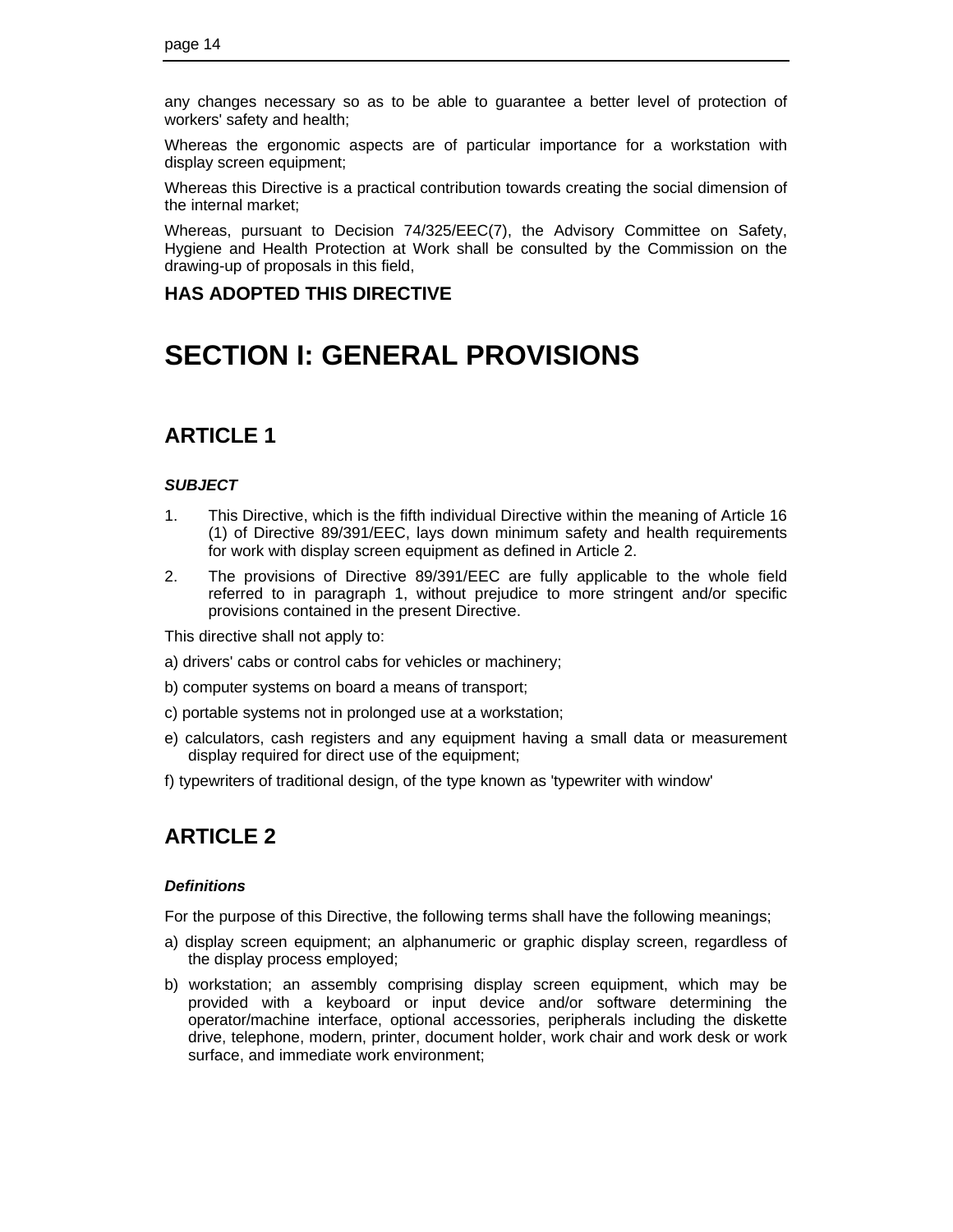c) worker; any worker as defined in Article 3 (a) of Directive 89/391/EEC who habitually uses display screen equipment as a significant part of his normal work.

## **SECTION II: EMPLOYERS OBLIGATIONS**

## **ARTICLE 3**

Analysis of workstations

- 1. Employers shall be obliged to perform an analysis of workstations in order to evaluate the safety and health conditions to which they give rise for their workers, particularly as regards possible risks to eyesight, physical problems and problems of mental stress.
- 2. Employers shall take appropriate measures to remedy the risks found, on the basis of the evaluation referred to in paragraph 1, taking account of the additional and/or combined effects of the risks so found.

### **ARTICLE 4**

Workstations put into service for the first time

Employers must take the appropriate steps to ensure that workstations first put into service after 31 December 1992, meet the minimum requirements laid down in the Annex.

## **ARTICLE 5**

Workstations already put into service

Employers must take the appropriate steps to ensure that workstations already put into service on or before 31 December 1922 adapted to comply with the minimum requirements laid down in the Annex not later than four years after that date.

## **ARTICLE 6**

Information for,and training of, workers

1. Without prejudice to Article 10 of Directive 89/391/33C, workers shall receive information on all aspects of safety and health relating to their workstation s as are implemented under Articles 3, 7 and 9.

In all cases workers or their representatives shall be informed of any health and safety measure taken in compliance with this Directive.

2. Without prejudice to Article 12 of Directive 89/391/EEC, every worker shall also receive training in use of the workstation before commencing this type of work and whenever the organization of the workstation is substantially modified.

## **ARTICLE 7**

Daily work routine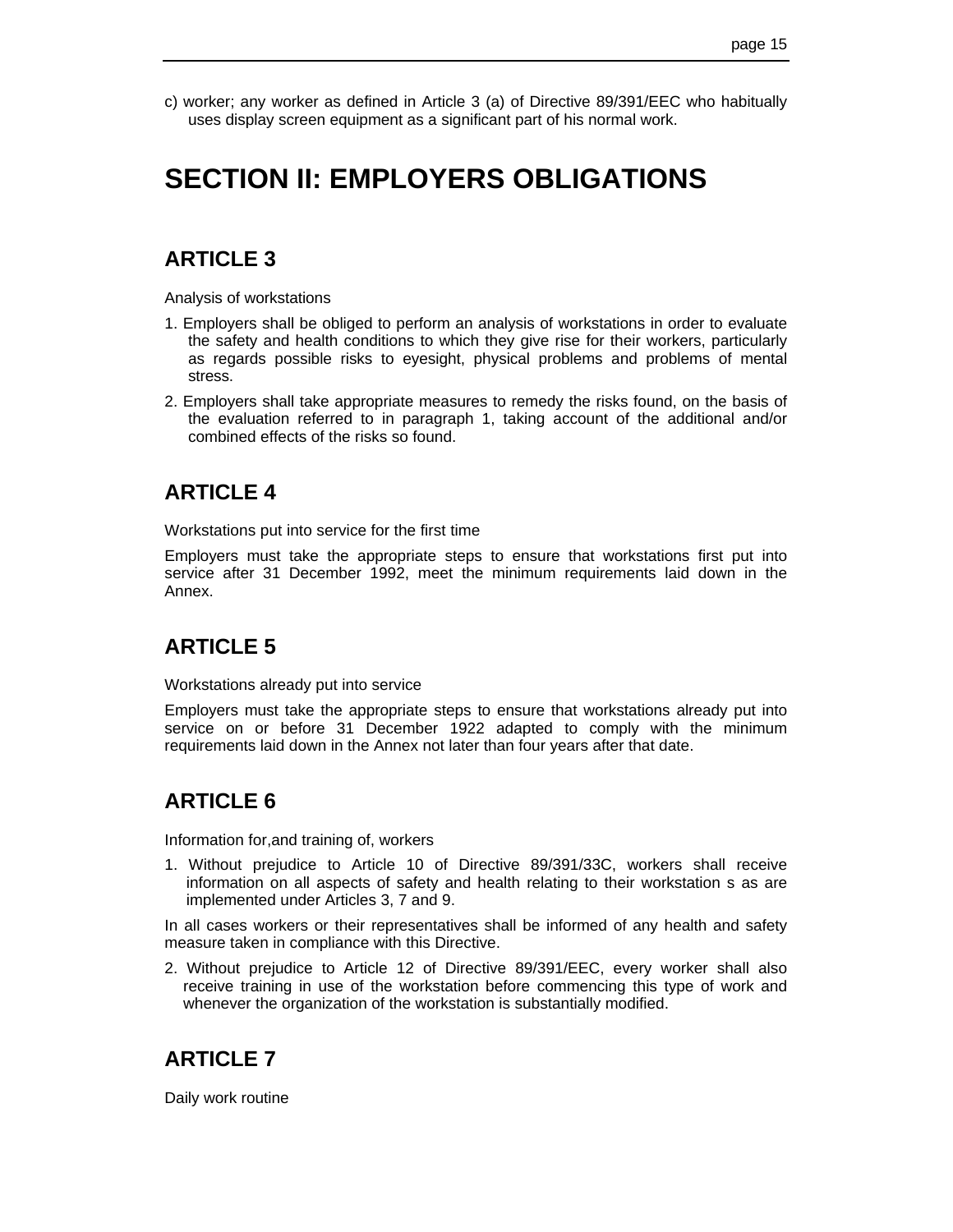The employer must plan the worker's activities in such a way that daily work on a display screen is periodically interrupted by breaks or changes of activity reducing the workload at the display screen.

## **ARTICLE 8**

Worker consultation and participation

Consultation and participation of workers and/or their representative shall take place in accordance with Article 11 of Directive 89/391/EEC on the matters covered by this Directive, including its Annex.

## **ARTICLE 9**

Protection of workers eyes and eyesight

- 1. Workers shall be entitled to an appropriate eye and eyesight test carried out by a person with the necessary capabilities:
- before commencing display screen work,
- at regular intervals thereafter, and
- if they experience visual difficulties which may be due to display screen work.
- 2. Workers shall be entitled to an ophthalmological examination if the result of the test referred to in paragraph 1 show that this is necessary.
- 3. If the results of the test referred to in paragraph 1 or of the examination referred to in paragraph 2 show that it is necessary and if normal corrective appliances cannot be used, workers must be provided with special corrective appliances appropriate for the work concerned.
- 4. Measures taken pursuant to this Article may in no circumstances involve workers in additional financial cost.
- 5. Protection of worker's eyes and eyesight may be provided as part of a national health system.

## **SECTION III: MISCELLANEOUS PROVISIONS**

## **ARTICLE 10**

Adaptations to the Annex

The strictly technical adaptations to the Annex to take account of technical progress, developments in international regulations and specifications and knowledge in the field of display screen equipment shall be adopted in accordance with the procedure laid down in Article 17 of Directive 89/391/EEC.

## **ARTICLE 11**

Final provisions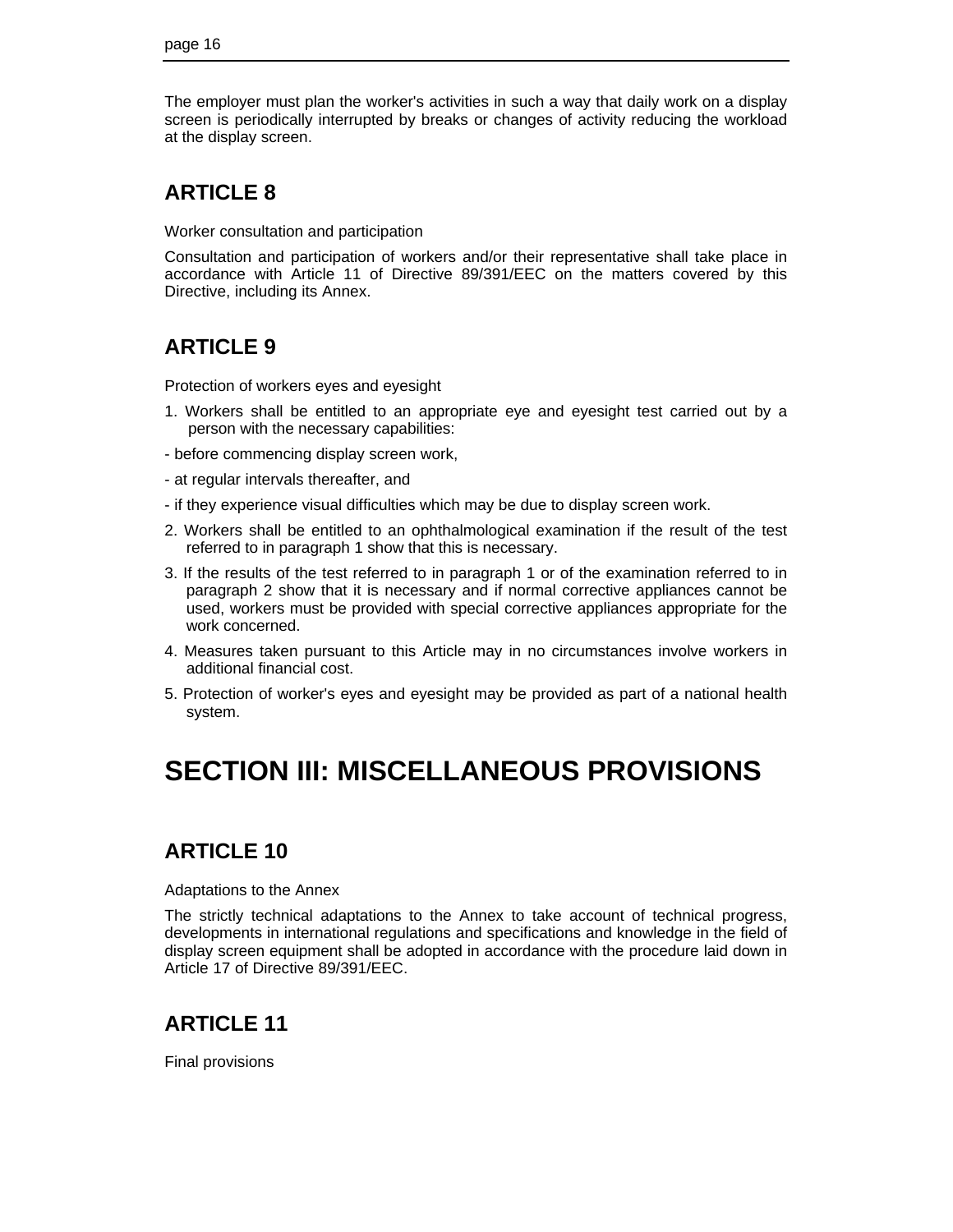1. Member States shall bring into force the laws, regulations and administrative provisions necessary to comply with this Directive by 31 December 1992.

They shall forthwith inform the Commission thereof,

- 2. Member States shall communicate to the Commission the texts of the provisions of national law which they adopt or have already adopted, in the field covered by this Directive.
- 3. Member States shall report to the Commission every four years on the practical implementation of the provisions of this Directive, indicating the points of view of employers and workers.

The Commission shall inform the European Parliament, the Council, the Economic and Social Committee and the Advisory Committee on Safety, Hygiene and Health Protection at Work.

4. The Commission shall submit a report on the implementation of this Directive at regular intervals to the European Parliament, the Council and the Economic and Social Committee, taking into account paragraphs 1, 2 and 3.

### **ARTICLE 12**

This Directive is addressed to the Member States Done at Brussels 29 May 1990. For the Council The President B. AHERN

\*\*\*\*\*\*\*\*\*\*\*\*\*\*\*\*\*\*\*\*\*\*\*\*\*\*\*\*\*

Footnotes

(1) OJ No C 113, 29, 4? 1988? P.7 and OJ No C 130, 26.5. 1989, P.5

(2) OJ No C 12, 16.1. 1989, P.92 and OJ No C 113, 7.5 1990

(3) OJ No C 318, 12, 12, 1988, P.32

(4) OJ No C 28, 3.2. 1988, P.3

(5) OJ No C 28, 3.2. 1988, P.1.

(6) OJ No L 183, 29? 6. 1989? P.1

(7) OJ No L 185, 9.7. 1974, P.15.

## **Annex**

#### **MINIMUM REQUIREMENTS**

(articles 4 and 5)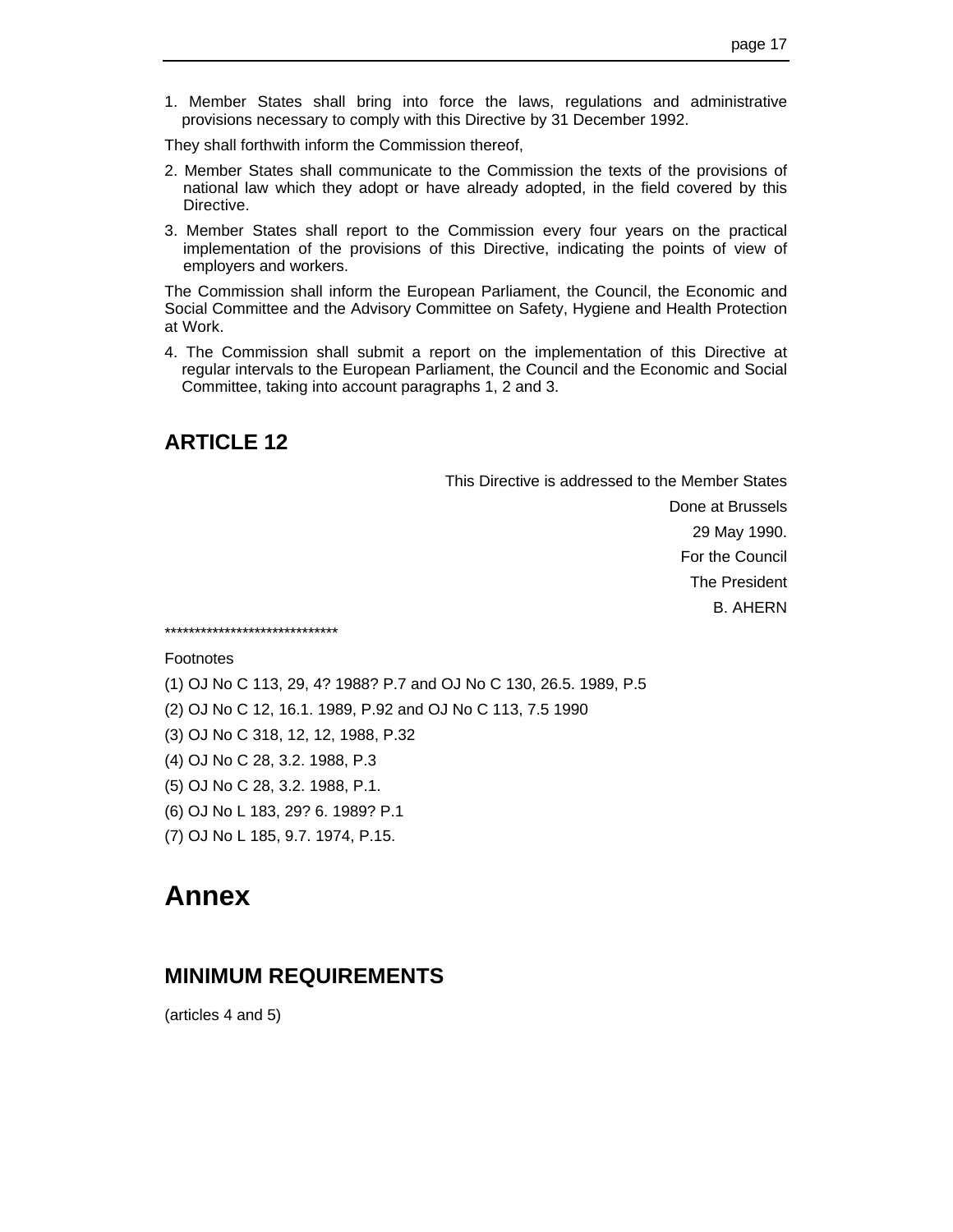## **Preliminary remark**

The obligations laid down in this Annex shall apply in order to achieve the objectives of this Directive and to the extent that, firstly, the components concerned are present at the workstation, and secondly, the inherent requirements or characteristics of the task do not preclude it.

## **1. EQUIPMENT**

a) General comment

The use as such of the equipment must not be a source of risk for workers.

b) Display screen

The characters on the screen shall be well-defined and clearly formed, of adequate spacing between the characters and lines. The image on the screen should be stable, with no flickering or other forms of instability. The brightness and/or contrast between the characters and the background shall be easily adjustable by the operator, and also be easily adjustable to ambient conditions. It shall be possible to use a separate base for the screen or an adjustable table. The screen shall be free of reflective glare and reflections liable to cause discomfort to the user.

#### c) Keyboard

The keyboard shall be tiltable and separate from the screen so as to allow the worker to find a comfortable working position avoiding fatigue in the arms or hands. The space in front of the keyboard shall be sufficient to provide support for the hands and arms of the operator. The keyboard shall have a matt surface to avoid reflective glare. The arrangement of the keyboard and the characteristics of the keys shall be such as to facilitate the use of the keyboard. The symbols on the keys shall be adequately contrasted and legible from the design working position.

#### d) Work deals or work surface

The work desk or work surface shall have a sufficiently large, low-reflectance surface and allow a flexible arrangement of the screen, keyboard, documents and related equipment. The document holder shall be stable and adjustable and shall be positioned so as to minimize the need for uncomfortable head and eye movements. There shall be adequate space for workers to find a comfortable position.

#### e) Work chair

The work chair shall be stable and allow the operator easy freedom of movement and a comfortable position. The seat shall be adjustable in height. The seat back shall be adjustable in both height and tilt. A footrest shall be made available to any one who wishes for one.

## **2. ENVIRONMENT**

#### a) Space requirements

The workstation shall be dimensioned and designed so as to provide sufficient space for the user to change position and vary movements.

#### b) Lighting

Room lighting and/or spot lighting (work lamps) shall ensure satisfactory lighting conditions and an appropriate contrast between the screen and the background environment, taking into account the type of work and the user's vision requirements. Possible disturbing glare and reflections on the screen or other equipment shall be